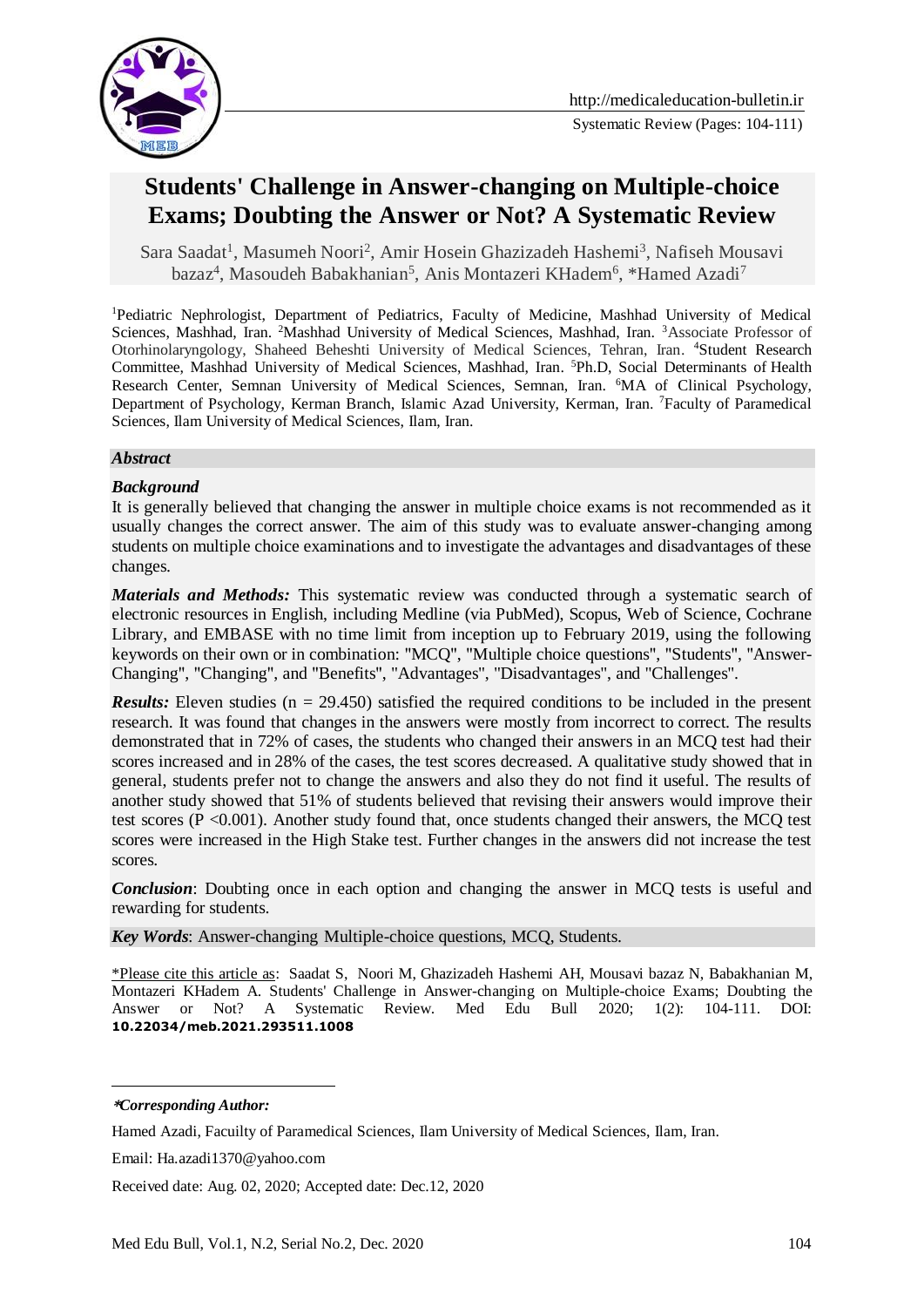#### **1- INTRODUCTION**

 Multiple choice, objective response, or MCQ (for multiple choice question) is a form of objective [assessment](https://en.wikipedia.org/wiki/Educational_assessment) in which respondents are asked to select only the correct answers from the choices offered as a list. The multiple choice format is most frequently used in [educational](https://en.wikipedia.org/wiki/Education) testing, especially in medical universities. These tests could assess a large part of learners' knowledge in a short period of time and are some of the best objective tests in terms of questions' uniformity, low sensitivity to blind guessing, and ease of correcting answers. This type of test has further advantages; it provides quick feedback, its assessment is not affected by the students' way of expression or writing, grading is simple and specific, and a question bank could be created to analyze the questions. It is commonly believed that changing the answer in multiple choice exams is not recommended as it usually changes the correct answer.



MCQ consists of a stem and a set of options. The stem is usually the first part of the assessment that presents the question as a problem to be solved; the question can be an incomplete statement that must be completed, and includes either a graph, a picture, or any other relevant information. The options are the possible answers that the student should choose from, with the correct answer called the key and the incorrect answers called distractors (1-6).



Students often believe that the first answer that comes to their mind in a multiplechoice question is the correct one, and changing it, even if another answer option looks better (after thinking about it), could lower their test score (7). This idea is common among students even though it is not supported by empirical research. On the other hand, several studies have shown this idea to be false in various fields of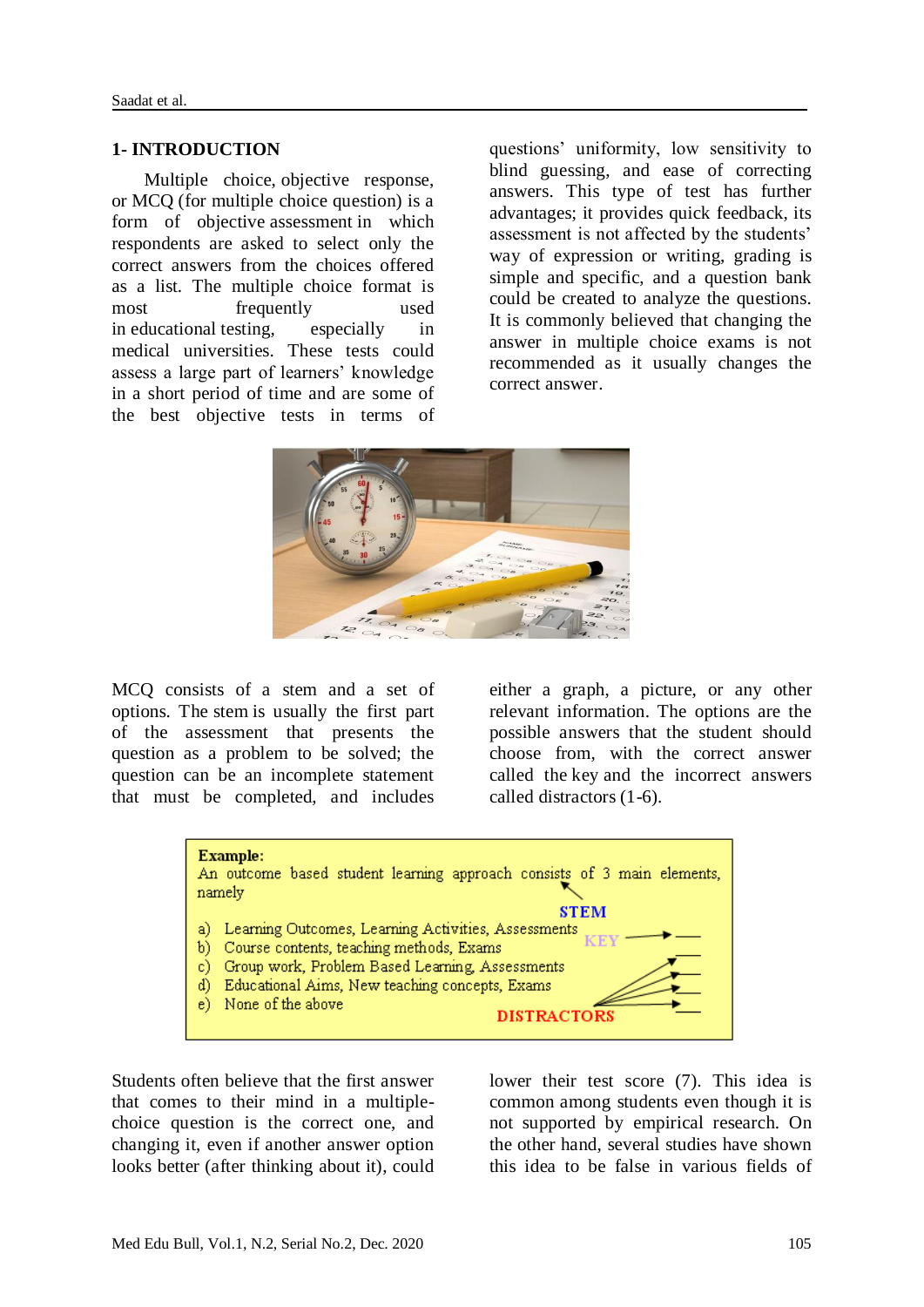education. Their findings indicate that the students doubting and changing their answers in multiple-choice tests can even be helpful in some cases (7-11). However, some studies showed that the students doubting their answers in this type of tests did not have a positive outcome and the first option should, therefore, not be changed (13,12). The results of a study showed that many faculty members (36%) believed that changing the answers usually lowers the test scores (14). Because of the contradictory results about changing the answers in multiple-choice tests and also according to the fact that multiple-choice tests are frequently used for evaluating students in academic settings, it is necessary to evaluate the advantages and disadvantages of changing the answers. Therefore, this study was conducted to investigate answer-changing among students on multiple choice examinations.

# **2- MATERIALS AND METHODS**

# **2-1. Data sources**

 The Preferred Reporting Items for Systematic review and Meta-Analysis (PRISMA) checklist was used as a template for this review. A systemic search of electronic databases Medline (via PubMed), SCOPUS, Web of Science, ProQuest, Cochrane Library SID, Magiran, CIVILICA, and Google Scholar search engine was conducted with no time limit up to February 2021. The search was performed independently and in duplicate by two reviewers and any disagreement was solved by the supervisor.

# **2-2. Included studies**

Review articles, systematic reviews, casecontrol studies, cross-sectional studies, qualitative studies, and descriptive and analytical studies were included in the study. Pilot, preliminary, and case report studies were not included due to the limited sample size and higher risk of bias.

# **2-3. Study selection**

Database search was performed for the relevant studies, abstracts of the studies were screened for identification of eligible studies, full text articles were obtained and assessed, and a final list of included studies was made. This process was performed independently and in duplicate by two reviewers and any disagreement was resolved by the third reviewer. References were organized and managed using EndNote software (version X8).

# **2-4. Data collection process**

A form was developed and followed for each study. The data collected by the two reviewers was combined and compared for accuracy and any discrepancies were solved by a third reviewer.

# **2-5. Risk of bias in individual studies**

The assessment of the risk of bias was done based on the Cochrane Risk of Bias criteria (15) by two reviewers independently and in duplication and any discrepancies were resolved by the third reviewer.

# **2-6. Synthesis of results**

Due to the difference in the included studies, study designs, lack of control groups in some studies, small sample size, and type of intervention used, and duration of treatment and follow-up, meta-analysis was not conducted.

# **3- RESULTS**

 Eleven studies with a sample size of n= 29,450 met the required criteria to enter this study (**Figure.1**). The results of a study on nursing students demonstrated that most of the students changed at least one of their answers. Data analysis indicated a significant difference between changing an incorrect answer to the correct one and vice versa. About 55.3% gained points as a result of changing answers, while only 18.3% lost points (8). Another study indicated that learners earn points when they change their answers in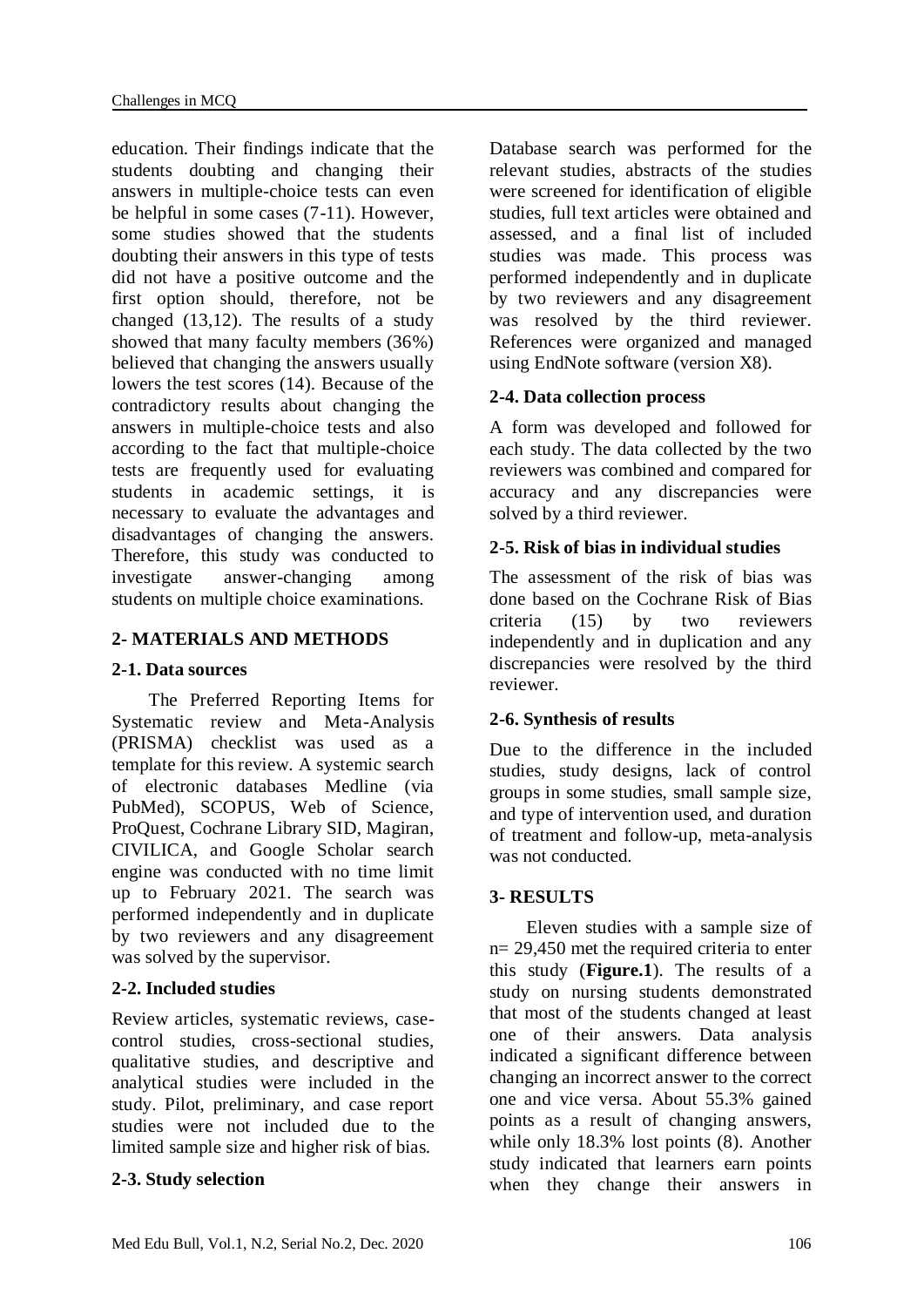multiple-choice questions. This study also demonstrated that most of the students underestimate the benefit of their answerchanging behavior (9). The results of a study on nursing students showed that learners who had some level of anxiety were more likely to change their answers. Answers were 55.6% from incorrect to correct (10). The results of another research indicated that by considering the students who changed their answers, their test scores were increased by approximately 45% and decreased by approximately 28%. They were also more likely to change their test scores from incorrect to correct (11).

In a study on anesthesia nursing students, the results demonstrated that the probability of changing the answer from incorrect to correct was 72% and from correct to incorrect 20%. They also suggested that students should be informed about the benefits of changing answers in multiple-choice exams (7). Another study in Germany indicated that when students changed their answers once, their MCQ test scores in the High Stakes tests were improved. However, further changes in the answers did not improve the scores (16).

Another study on dentistry students showed that answers from an incorrect answer to a correct answer accounted for nearly 65% of the total answers changes, whereas changes from a correct answer to an incorrect answer were slightly higher than 10% of the changes. The researchers suggested that dentistry students should be advised to change their answer from the first option to what they feel is a better choice during multiple-choice exams (17).

In another study, the findings showed a positive effect of changing the answers in MCQ questions. It was found that students should be encouraged to change their answers after carefully reviewing their choices for more acceptable options (18). The results of another review indicated that many faculty members (36%) believed that changing the answers usually decreases test scores; however, the majority of students (51%) believed that changing the answers would increase their test scores ( $\chi^2$  = 60.52, P< 0.001). During two tests, students changed their answer from an incorrect answer to a correct answer 2.8 times (SD 2.2) compared to 1.0 times (SD 1.4) vice versa. Therefore, on average, students benefited from answerchanging  $(P \le 0.0001)$ . Furthermore, when comparing two tests in a course, some students are usually more likely to change their answer in comparison with others (adjusted R2 =  $0.23$ , P<0.001), but the effect of changing the answers on the first test benefits from the student' prediction of changing the answer in the second exam  $(R2 = 0.42, P < 0.001, 0.42)$  (14).

The results of a study demonstrated that students who were aware of the benefits of changing their answers would change them (when they are in doubt) far more frequently than students who were not aware; however, the difference in the test scores was not significant (12). A qualitative study also showed that students prefer not to change their answers and they do not find it useful. Furthermore, regressing did not increase the test scores among these students (13).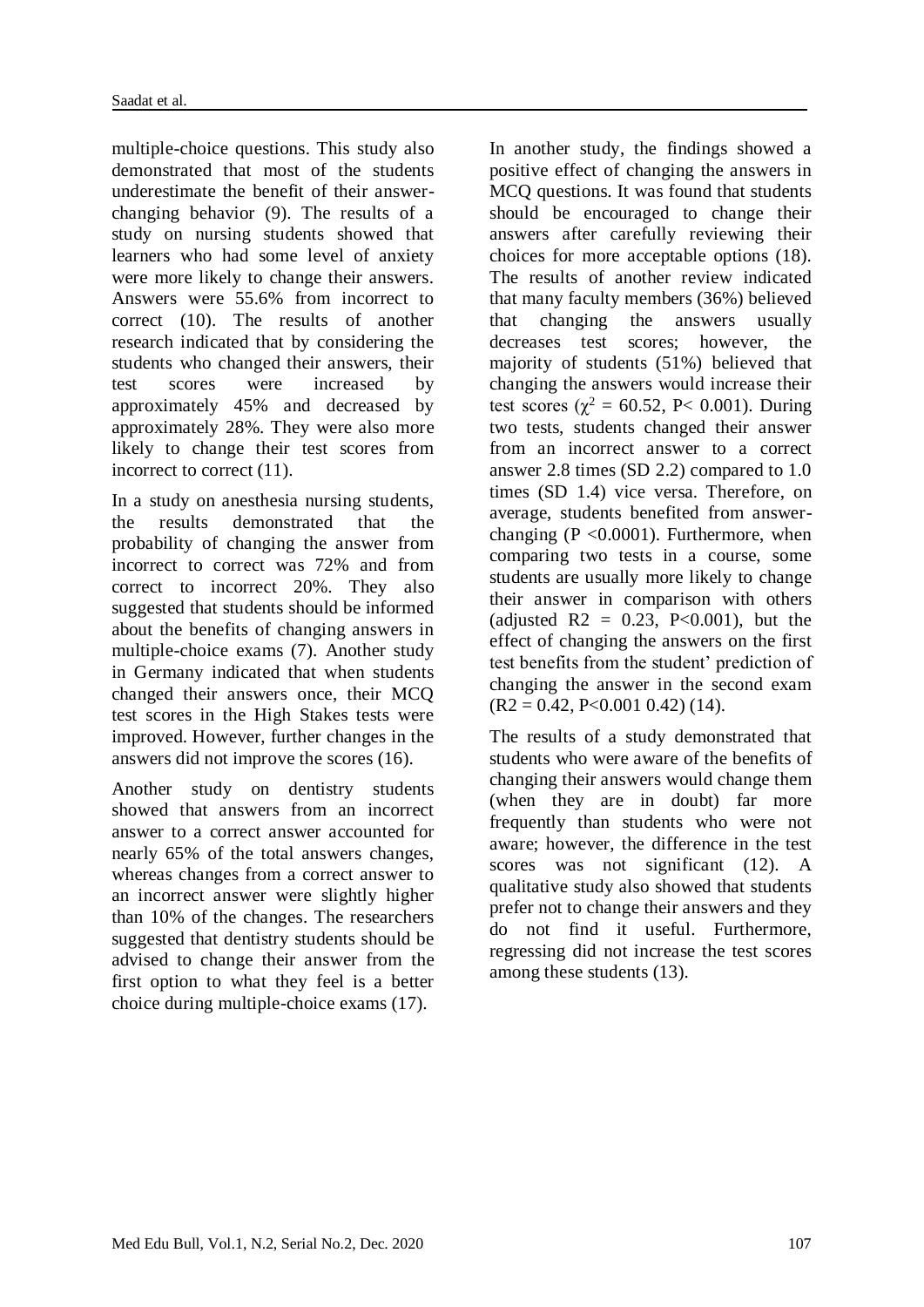

**Fig.1:** PRISMA Flowchart.

#### **4- DISCUSSION**

 The purpose of this study was to evaluate answer-changing among students on multiple choice examinations, and to investigate the advantages and disadvantages of these changes. The present study confirms the results of previous studies that students could improve their overall test scores by changing the initial answers when they doubt their correctness. The results of 20 separate studies indicated that the rate of "correct to incorrect" changes is 20.2%, whereas the rate of "incorrect to correct" changes is 57.8%, which is almost three

times greater (19). Although the belief that "changing exam answers is not recommended for test scores" is not confirmed by the empirical research, it is still a common idea; students often believe that the first answer of a multiple-choice question (MCQ) that comes to their mind is the best, and changing one answer, even if another answer option seems better by reviewing it, does not lead to better test scores and it could lead to a decrease in the test scores (7). Several researchers have concluded that changing answers to multiple-choice questions is usually beneficial for students (8-11, 16-18). The theory that students should trust their first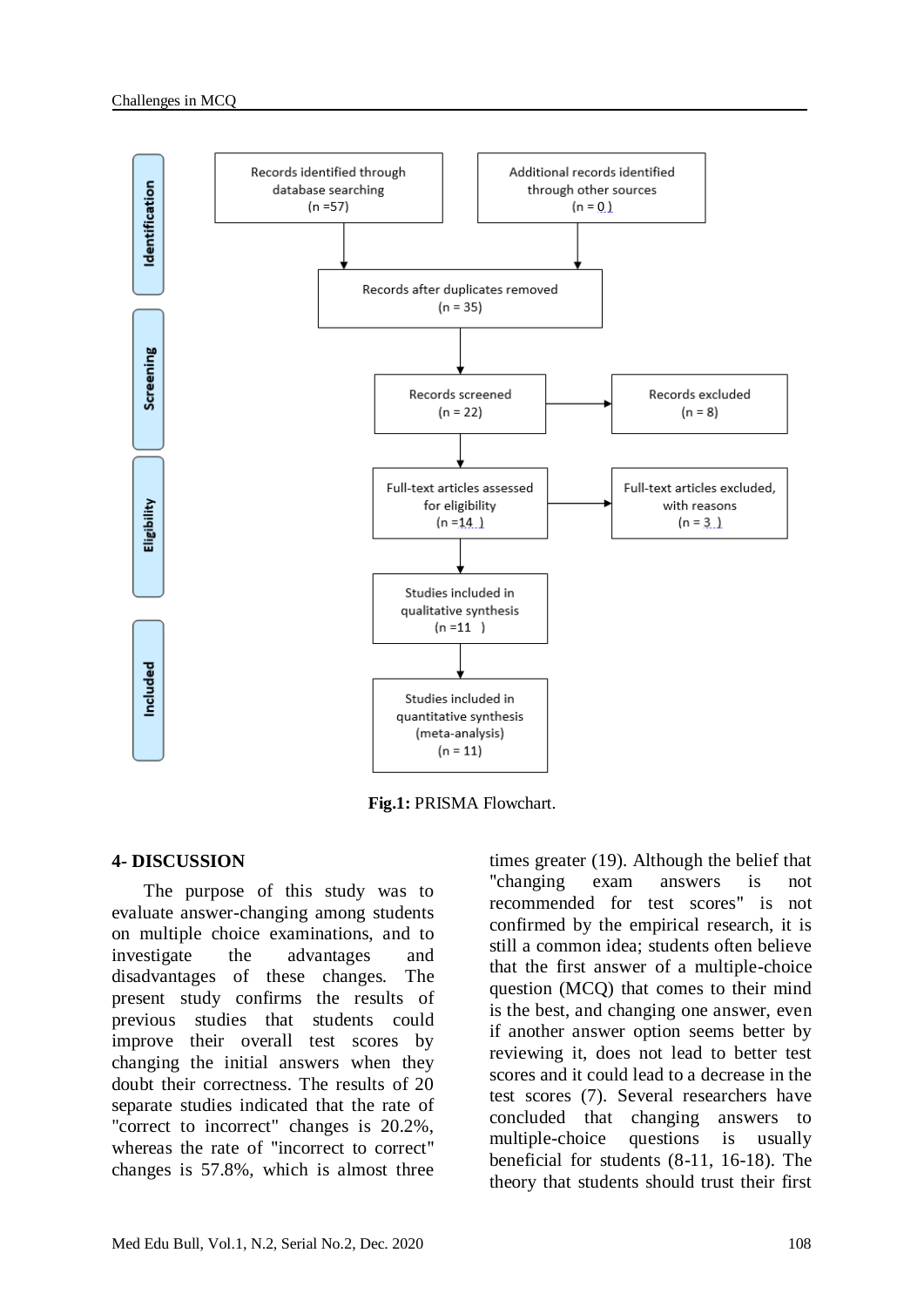instinct and stick to their initial answer on a multiple choice test is a myth that should be discarded. As mentioned above, the probability of changing the answer from incorrect to correct is almost three times higher than that of the opposite (19). In some examination on specific subjects, students might have an accurate first instincts about a particular test item, but that does not mean that all students should trust the first answer that comes to their mind. A test or examination (informally, exam or evaluation) is an [educational](https://en.wikipedia.org/wiki/Educational_assessment)  [assessment](https://en.wikipedia.org/wiki/Educational_assessment) intended to measure a testtaker's [knowledge,](https://en.wikipedia.org/wiki/Knowledge) [skill,](https://en.wikipedia.org/wiki/Skill) [aptitude,](https://en.wikipedia.org/wiki/Aptitude) [physical](https://en.wikipedia.org/wiki/Physical_fitness)  [fitness,](https://en.wikipedia.org/wiki/Physical_fitness) or any other classification of topics (e.g., [beliefs\)](https://en.wikipedia.org/wiki/Belief). A test may be administered orally, on paper, on a [computer,](https://en.wikipedia.org/wiki/Computer-adaptive_testing) or in a predetermined place that requires a test taker to demonstrate or perform a set of skills (20).

One of the assessment formats is multiplechoice questions. In this type of test, a testtaker is given a set of answers for each question, and the student/learner must choose the correct answer or a group of answers. There are two groups of multiplechoice questions: true/false question, which requires a learner to choose all of the true (i.e., correct) answers; the second group is known as one-best-answer question and it requires a learner to find the only correct answer from a list of options (21).

There are several reasons to use multiplechoice questions in tests. In terms of administration, multiple-choice questions usually require less time for test takers to answer, are easy to score and grade, provide greater coverage of material, and allow for wide degrees of difficulty (22). As an educational tool, multiplechoice-items can evaluate several levels of learning as well as a learner's ability to integrate information and it provides feedback on what differentiated the correct answers from distractors. Nevertheless, there are difficulties associated with the

use of multiple-choice questions. As an educational tool, multiple-choice items do not allow learners to demonstrate their knowledge beyond the choices provided and may even encourage guessing or approximation due to the presence of at least one correct answer (1-5, 22).

Multiple-choice tests are used to assess a wide range of students' knowledge; however, they also have disadvantages (1-5). There is still an old belief among students that when they choose an option to answer in a multiple choice test, they should stick to their choice and do not change the answer. This belief is still prevalent among professors and students (7). Many studies have been conducted in this regard with most of them being in support of changing the answer. According to these studies, when a student chooses an answer and then doubts its correctness, they should pay attention to their doubts and check the answer again, which have been in favor of students in most cases (7-11, 14, 16-19).

What matters is that changing the answer can be in favor of the student if 1) they doubt each question only once and 2), they choose the next option with care and rethinking. Studies have indicated that too many contemplations on each question (more than one) are not in the student's favor. Using the following tips can be useful for students in multiple choice exams: 1) reading the questions carefully to make sure they understand what the question is asking, and underlining words like "not" and "always" since they change the meaning of the question; 2) answering the question without looking at the options to come up with the one's own answer to identify the correct option, comparing one's answer with the options, and looking for the same ideas and key terms; 3) reading each of the answers and eliminating the ones that are wrong, unrelated to the question, or completely off; in case some options are still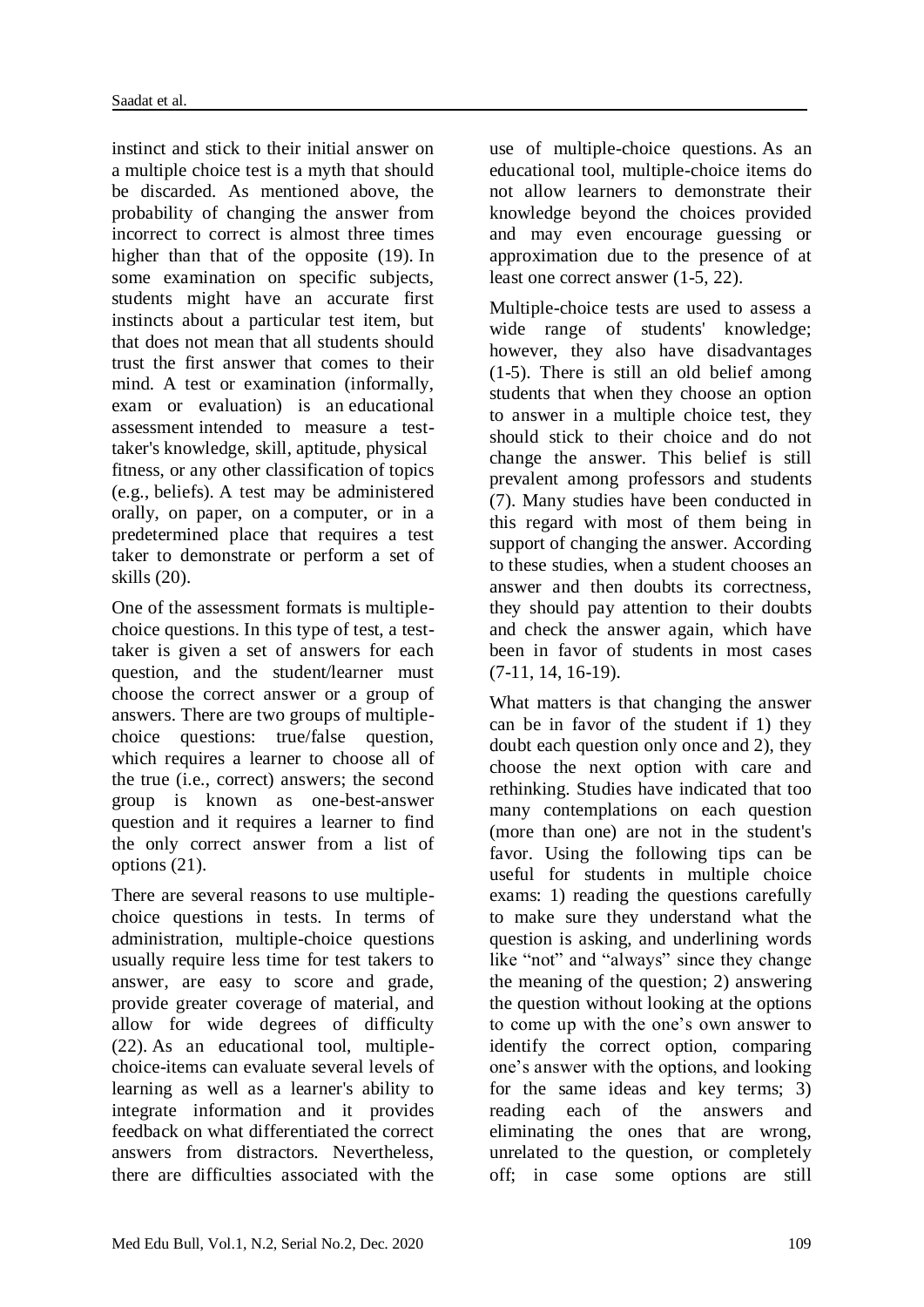remaining, reading the question again, rethinking the answer, and eliminating again. It is okay to rethink the question if the answer seems incorrect; 4) answering all the questions, not wasting time on a question if they don't know the answer. They can skip the question and come back to it later, giving their brains more time to think about that question while solving other questions. Even if they don't know an answer, they can make an educated guess so that there is a chance of getting the marks. But if the question remains unanswered, it's guaranteed a zero; 5) Managing their time; budgeting the time to answer each question, reviewing the answers, and transferring them to the answer sheet. Before writing the answers, they should check the number of questions and divide the time accordingly. For example, if there are have 50 questions in a one-hour test, 10 minutes can be assigned to answer each question and 10 minutes to checking the answers.

# **5- CONCLUSION**

 Students should be informed about the benefits of changing initial answers in multiple choice questions once when in reasonable doubt about the answers. It is recommended that students be encouraged, after further reflection, to change their answers in MCQ tests for questions they had doubted their answers. The results of the present research demonstrated that among the students who changed their answers in the MCQ test, 72% had their test scores increased and 28% had the test scores lowered. Once students change their answers, the MCQ test scores in the High Stake tests will be increased.

# **6- AUTHORS' CONTRIBUTIONS**

Study conception or design: SS, MN, and HA; Data analyzing and draft manuscript preparation: MN, GHA, NM, AM, and MB; Critical revision of the paper: SS, MN; Supervision of the research: SS and HA; Final approval of the version to be published: SS, MN, GHA, NM, MB, AM, and HA.

# **7- CONFLICT OF INTEREST:** None.

### **8- REFERENCES**

1. Kaveh Tabatabaee MS, Derakhshan A. Assessment of distracters in multiple-choice tests. J MED EDU 2002; 2(1): 25-9.

2. Stirling J. The use of multiple choice tests in the teaching and assessment of undergraduate psychology degree course. Psychology Teaching Review 1996; 5(2):83-9.

3. Moss E. Multiple choice questions: their value as an assessment tool. Current Opinion in Anaesthesiology 2001; 14(6):661-6**.**

4. Mehrens WA, Lehmann IJ. Measurement and evaluation in education and psychology. 4thed. New york, Wadsworth Publishing; 1991:81-97.

5. Schuwirth LWT, van der Vleuten CPM. ABC of learning and teaching in medicine: Written assessment. BMJ 2003; 326(7390):643-5.

6. Farley JK. The multiple-choice test: developing the test blueprint. Nurse Educator 1989; 14(5):3-5.

7. Johnson D, Anderson S, Johnson S. To change or not to change a multiple choice answer. US Army Med Dep J. 2014 Jan-Mar: 86-8. PMID: 24488878.

8. Jordan L, Johnson D. The relationship between changing answers and performance on multiple-choice nursing examinations. J Nurs Educ. 1990 Oct;29(8):337-40.

9. Marshall A. Geiger. Changing Multiple-Choice Answers: Do Students Accurately Perceive Their Performance?The Journal of Experimental Education [Vol. 59, No. 3](https://www.jstor.org/stable/i20152284)  [\(Spring, 1991\),](https://www.jstor.org/stable/i20152284) pp. 250-257 (8 pages) Published By: Taylor & Francis, Ltd.

10. George TP, Muller MA, Bartz JD. A Mixed-Methods Study of Prelicensure Nursing Students Changing Answers on Multiple Choice Examinations. J Nurs Educ. 2016 Apr; 55(4):220-3. doi: 10.3928/01484834- 20160316-07. PMID: 27023892.